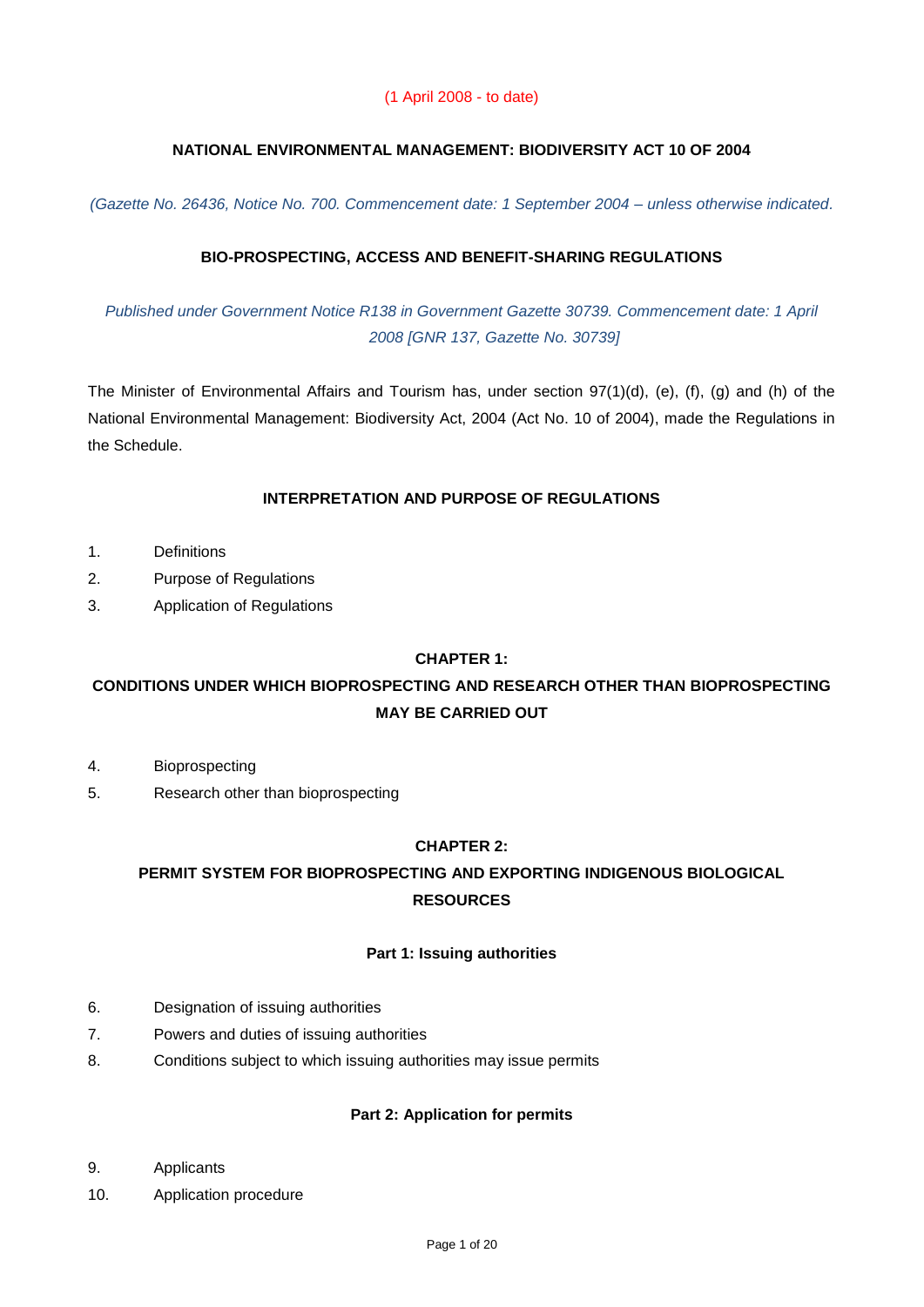#### **Part 3: Issuing of permits and content of permits**

- 11. Bioprospecting permits
- 12. Integrated export and bioprospecting permits
- 13. Export permit for research other than bioprospecting

#### **Part 4: Appeals**

- 14. Decisions that are subject to appeal
- 15. Procedure on appeal

## **CHAPTER 3:**

## **MATERIAL TRANSFER AGREEMENTS, BENEFIT-SHARING AGREEMENTS AND THE ADMINISTRATION OF THE BIOPROSPECTING TRUST FUND**

## **Part 1: Agreements**

- 16. Material transfer agreements
- 17. Benefit-sharing agreements
- 18. Duties of the permit-holder

## **Part 2: Administration of the Bioprospecting Trust Fund**

19. The administration of the Bioprospecting Trust Fund

# **CHAPTER 4:**

## **GENERAL**

- 20. Offences
- 21. Penalties
- 22. Transitional provisions
- 23. Short Title and Commencement

#### **INTERPRETATION AND PURPOSE OF REGULATIONS**

#### **1. Definitions**

In these Regulations, a word or expression to which a meaning has been assigned in the Act has the meaning so assigned and, unless the context otherwise indicates -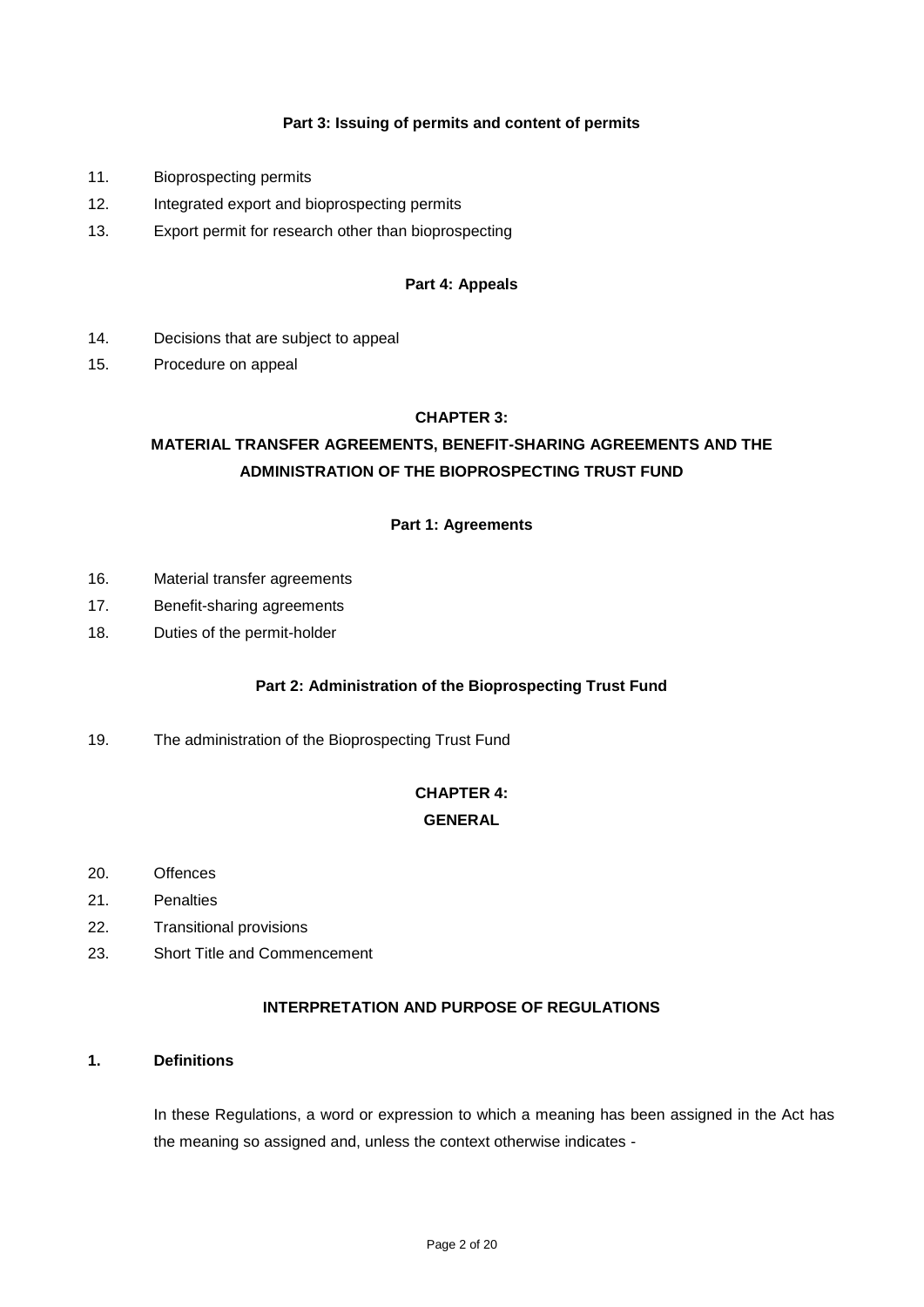"**the Act**" means the National Environmental Management: Biodiversity Act, 2004 (Act No. 10 of 2004).

"**any other kind of research**" means research other than bioprospecting and -

- (a) includes the systematic collection, study or investigation of indigenous biological resources, conducted under the auspices of a *bona fide* research institute or organisation to generate scientific knowledge; but
- (b) excludes incidental surveys and searches;

"**applicant**" means a person who has submitted, a permit application;

"**benefit-sharing agreement**" means an agreement in the form of Annexure 8, concluded between an applicant for a permit and a stakeholder, which provides for sharing by the stakeholder in any future benefits that may be derived from the bioprospecting to which the application relates;

"**bioprospecting permit**" means a permit, issued in terms of section 88 of the Act, to engage in the discovery phase and/or commercialisation phase of a bioprospecting project;

"**Bioprospecting Trust Fund**" means the Fund established by section 85(1) of the Act:

"**commercialisation**" includes the following activities in relation to indigenous biological resources-

- (a) the filing of any complete intellectual property application, whether in South Africa or elsewhere:
- (b) obtaining or transferring any intellectual property rights or other rights;
- (c) commencing clinical trials and product development, including the conducting of market research and seeking pre-market approval for the sale of resulting products; or
- (d) the multiplication of indigenous biological resources through cultivation, propagation, cloning or other means to develop and produce products, such as drugs, industrial enzymes, food flavours, fragrance, cosmetics, emulsifiers, oleoresins, colours and extracts;

"**commercialisation phase of a bioprospecting project**" means any research on, or development or application of, indigenous biological resources where the nature and extent of any actual or potential commercial or industrial exploitation in relation to the project is sufficiently established to begin the process of commercialisation;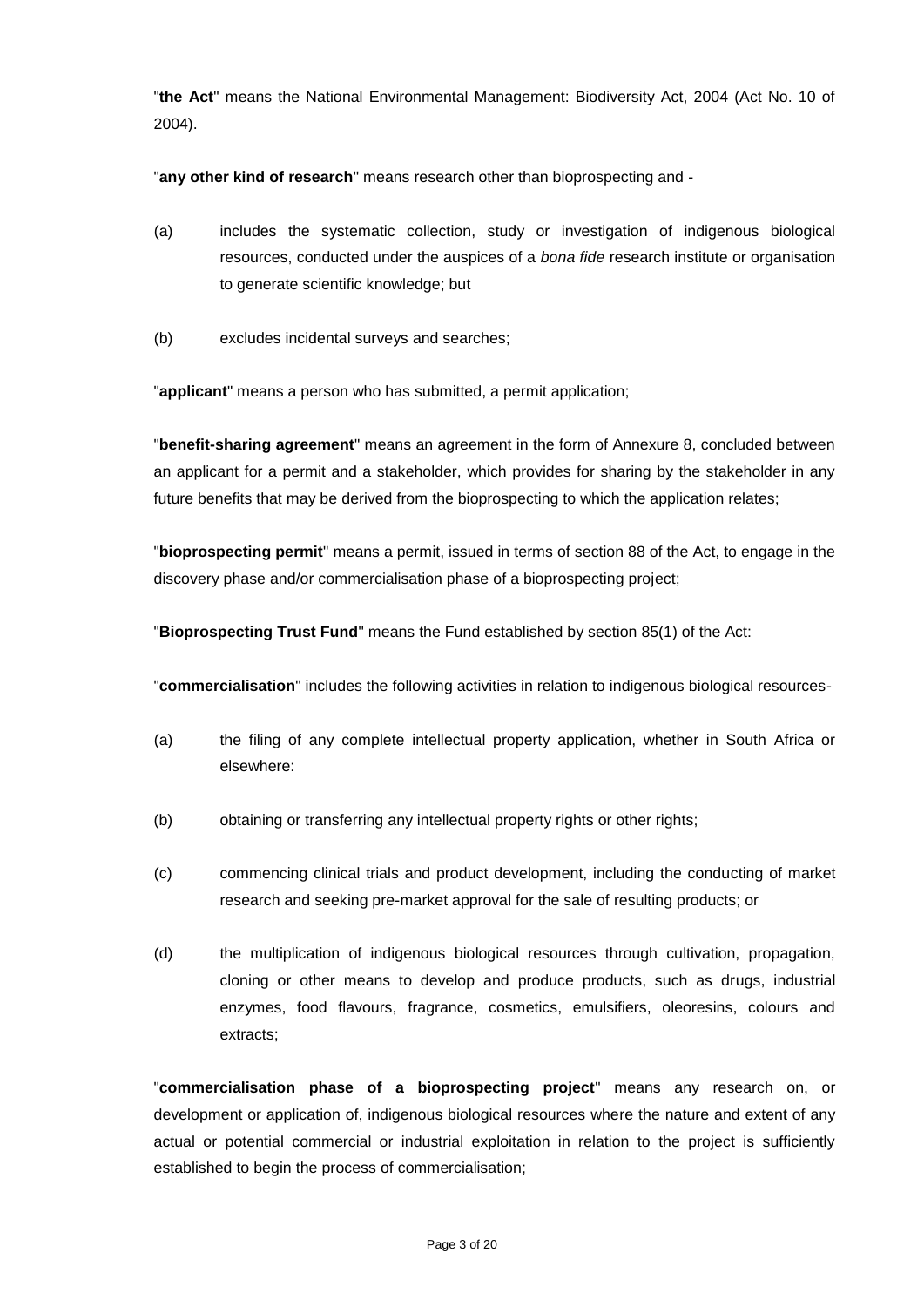"**confidential information**" means information which, if disclosed, may be detrimental to the commercial or financial interests of a party to a benefit-sharing agreement, and -

- (a) includes
	- (i) information about research being or to be carried out including details of species to be collected and areas in which specified species are to be collected;
	- (ii) financial commercial, scientific or technical information including trade secrets;
	- (iii) indigenous knowledge if the disclosure of that knowledge may be detrimental to the relevant indigenous community; but
- (a) excludes information
	- (i) that has already been disclosed through publication in a scientific journal;
	- (ii) if the parties consent to its disclosure;

"**discovery phase of a bioprospecting project**" means any research on, or development or application of, indigenous biological resources where the nature and extent of any actual or potential commercial or industrial exploitation in relation to the project is not sufficiently clear or known to begin the process of commercialisation;

"**export permit for research other than bioprospecting**" means a permit, issued in terms of section 88 of the Act, for exporting from the Republic any indigenous biological resources for the purposes of research other than bioprospecting;

"**indigenous community**" means any community of people living or having rights or interests in a distinct geographical area within the Republic of South Africa with a leadership structure and-

- (a) whose traditional uses of the indigenous biological resources to which an application for a permit relates, have initiated or will contribute to or form part of the proposed bioprospecting; or
- (b) whose knowledge of or discoveries about the indigenous biological resources to which an application for a permit relates are to be used for the proposed bioprospecting;

"**indigenous use or knowledge**" includes knowledge of, discoveries about or the traditional use of indigenous biological resources, if that knowledge, discovery or use has initiated or will contribute to or form part of a proposed bio-prospecting or research project to which an application for a permit relates;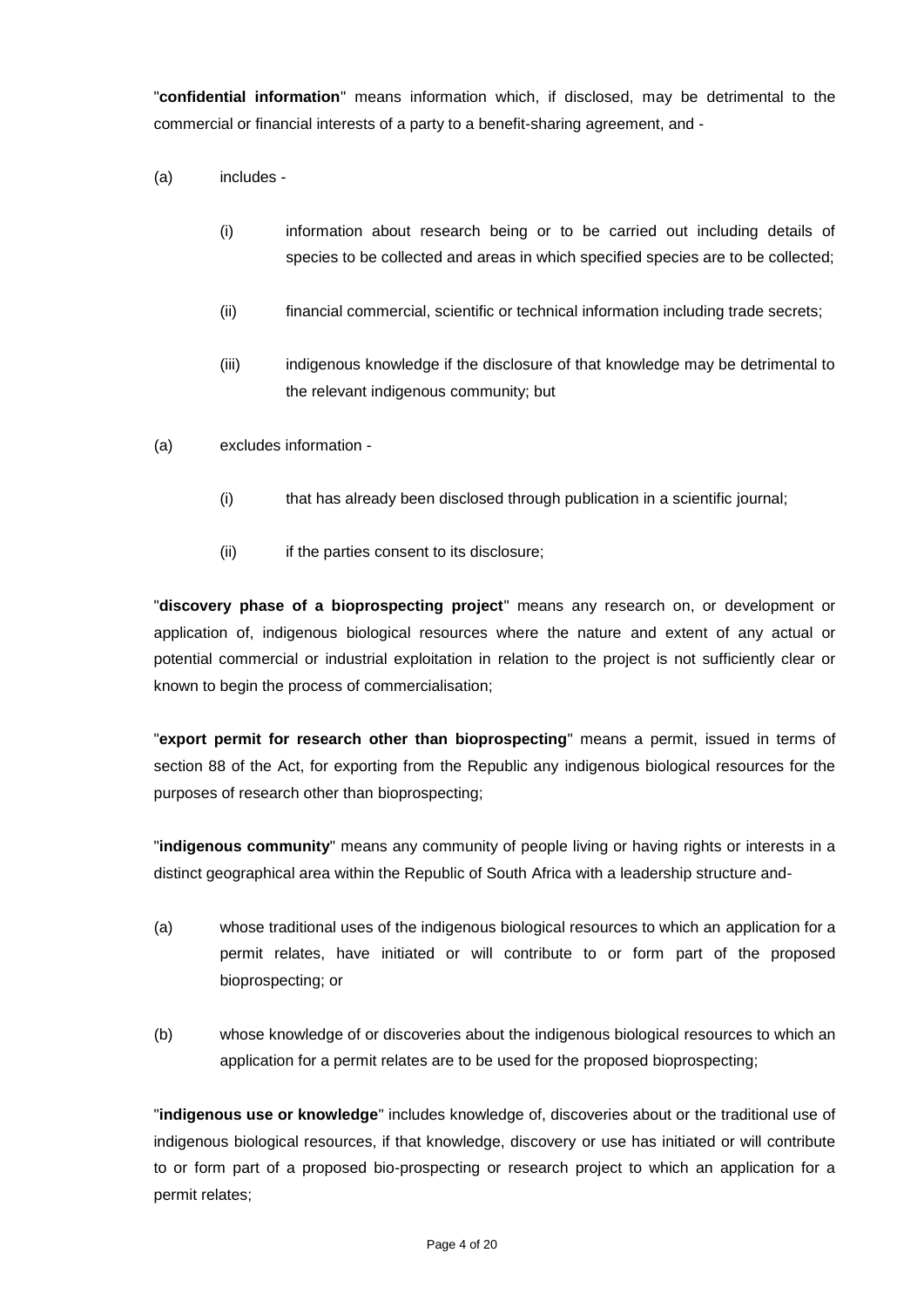"**integrated export and bioprospecting permit**" means a permit, issued in terms of section 88 of the Act to export indigenous biological resources for the purpose of bioprospecting;

"**material transfer agreement**" means an agreement in the form of Annexure 7 between an applicant for a permit and a person, including any organ of state or community, providing or giving access to the indigenous biological resources to which the application relates;

"**NEMA**" means the National Environmental Management Act, 1998 (Act No. 107 of 1998);

"**permit**" means a permit issued in terms of Chapter 7, being a bioprospecting permit; an integrated export and bioprospecting permit; or an export permit for research other than bioprospecting;

"**traditional use or knowledge**" refers to the customary utilisation or knowledge of indigenous biological resources by an indigenous community, in accordance with written or unwritten rules, usages, customs or practices traditionally observed, accepted and recognised by them, and includes discoveries about the relevant indigenous biological resources by that community.

## **2. Purpose of Regulations**

The purpose of these Regulations is to -

- (a) further regulate the permit system set out in Chapter 7 of the Act insofar as that system applies to bioprospecting involving any indigenous biological resources or export from the Republic of any indigenous biological resources for the purpose of bioprospecting or any other kind of research and;
- (b) set out the contents of, the requirements and criteria for benefit-sharing and material transfer agreements.

## **3. Application of Regulations**

- (1) These regulations govern
	- (a) the discovery phase and/or commercialisation phase of a bioprospecting project;
	- (b) the export from the Republic of any indigenous biological resources for the purpose of bioprospecting; and
	- (c) the export from the Republic of any indigenous biological resources for any other kind of research.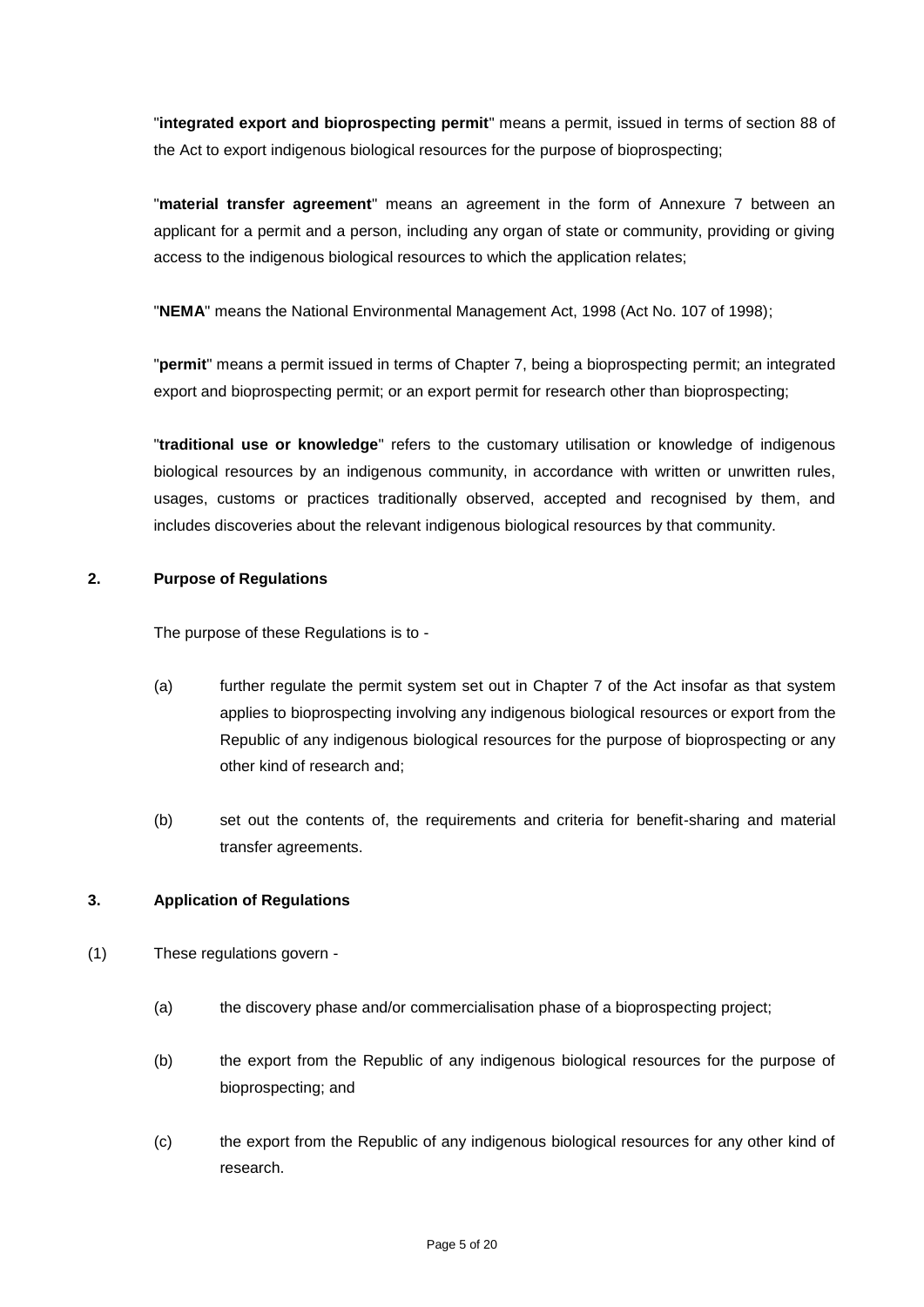#### **CHAPTER 1**

## **CONDITIONS.UNDER WHICH BIOPROSPECTING AND RESEARCH OTHER THAN BIOPROSPECTING MAY BE CARRIED OUT**

#### **4. Bioprospecting**

- (1) Discovery phase and/or commercialisation phase of a bioprospecting project may only be carried out with a bioprospecting permit issued by the Minister.
- (2) If the applicant for a bioprospecting permit intends exporting the indigenous biological resources to which the application relates, the applicant must apply to the Minister for an integrated export and bioprospecting permit.
- (3) The Minister may only issue a bioprospecting permit or an integrated export and bioprospecting permit after complying with the requirements of Regulations 8(1) and 9(1).

#### **5. Research other than bioprospecting**

- (1) Indigenous biological resources may only be exported for a research purpose other than bioprospecting with an export permit issued by the issuing authority identified in Regulation 6.
- (2) An export permit for research other than bioprospecting may be issued as part of an integrated permit provided the issuing authority complies with section 92 of the Act.
- (3) Before issuing an export permit for research other than bioprospecting, the issuing authority must comply with Regulations 9(1) and 13(1).

## **CHAPTER 2 PERMIT SYSTEM FOR BIOPROSPECTING AND EXPORTING INDIGENOUS**

#### **BIOLOGICAL RESOURCES**

#### **Part I: issuing authorities**

#### **6. Designation of issuing authorities**

- (1) The Minister is the issuing authority for
	- (a) bioprospecting permits; and
	- (b) integrated export and bioprospecting permits, if the indigenous biological resources are being exported for the purposes of bioprospecting.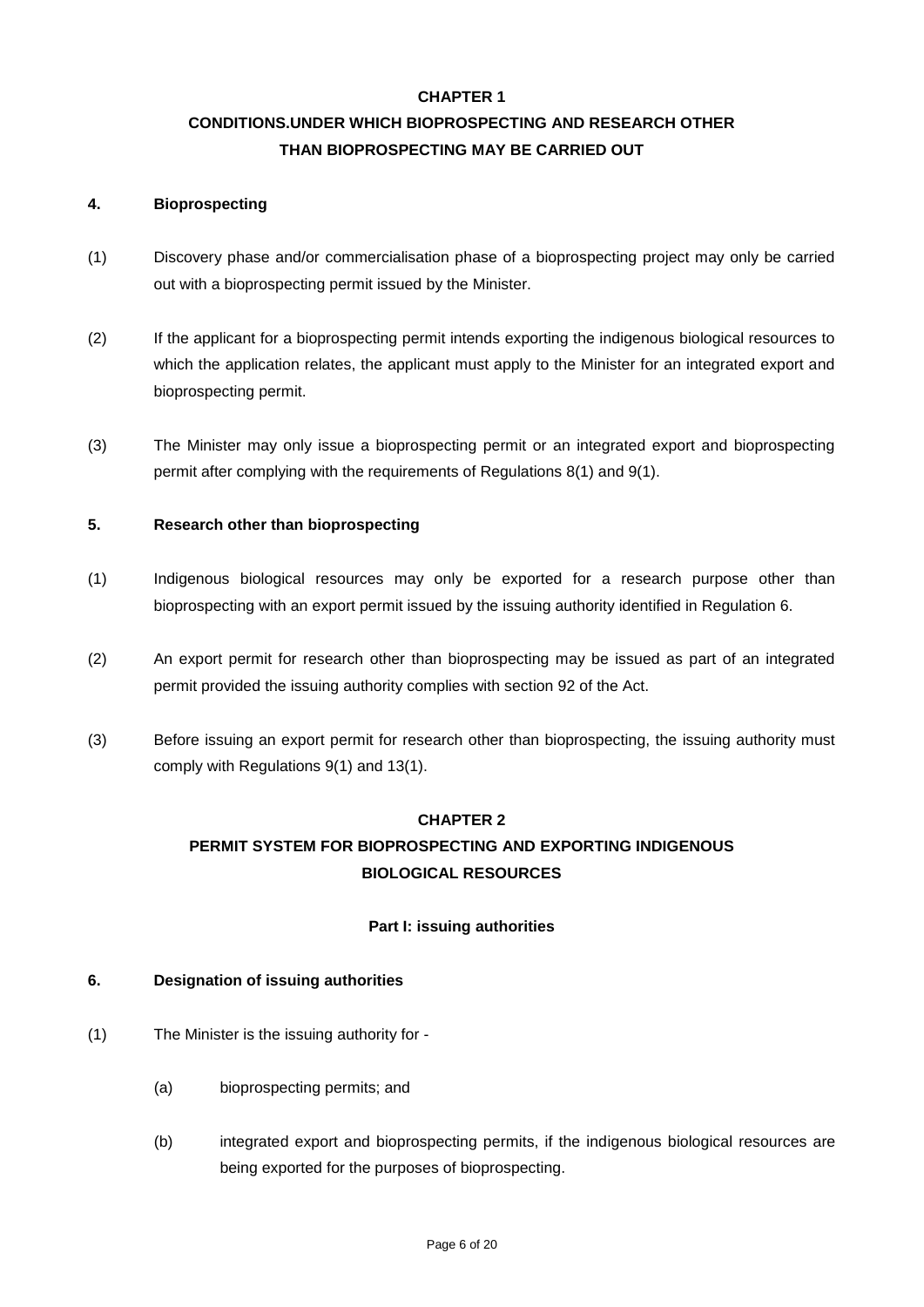- (2) The MEC is designated as the issuing authority for export permits, if the indigenous biological resources are being exported for research purposes other than bioprospecting, and the indigenous biological resources to be exported are collected, gathered or curated in that province.
- (3) Delegation of powers and duties by an issuing authority can only be done in accordance with sections 42 and 42A of the NEMA.

## **7. Powers and duties of issuing authorities**

- (1) An issuing authority must process all applications within a reasonable time.
- (2) Before issuing a permit in terms of these Regulations, an issuing authority must satisfy itself that
	- (a) the impact of the relevant activity on the indigenous biological resources will be negligible or will be minimised and remedied; and
	- (b) the relevant activity will not deplete an indigenous biological resource beyond a level where its integrity is jeopardised.
- (5) On receipt of an application for a permit an issuing authority
	- (a) must consider the application;
	- (b) may require' the applicant or any stakeholders to furnish additional information;
	- (c) may require an applicant to undertake a risk assessment in accordance with section 89 of the Act or in terms of any other regulations promulgated in terms of the Act.
- (3) After having reached a decision on an application for a permit an issuing authority must
	- (a) notify the applicant of the decision in writing within 15 working days after making the decision;
	- (b) if the application was approved, issue the permit, amend the permit, or renew the permit, as the case may be, within 15 working days after making the decision;
	- (c) if the application was refused
		- (i) notify the applicant of the decision in writing within 15 working days after making the decision;
		- (ii) give reasons for the refusal; and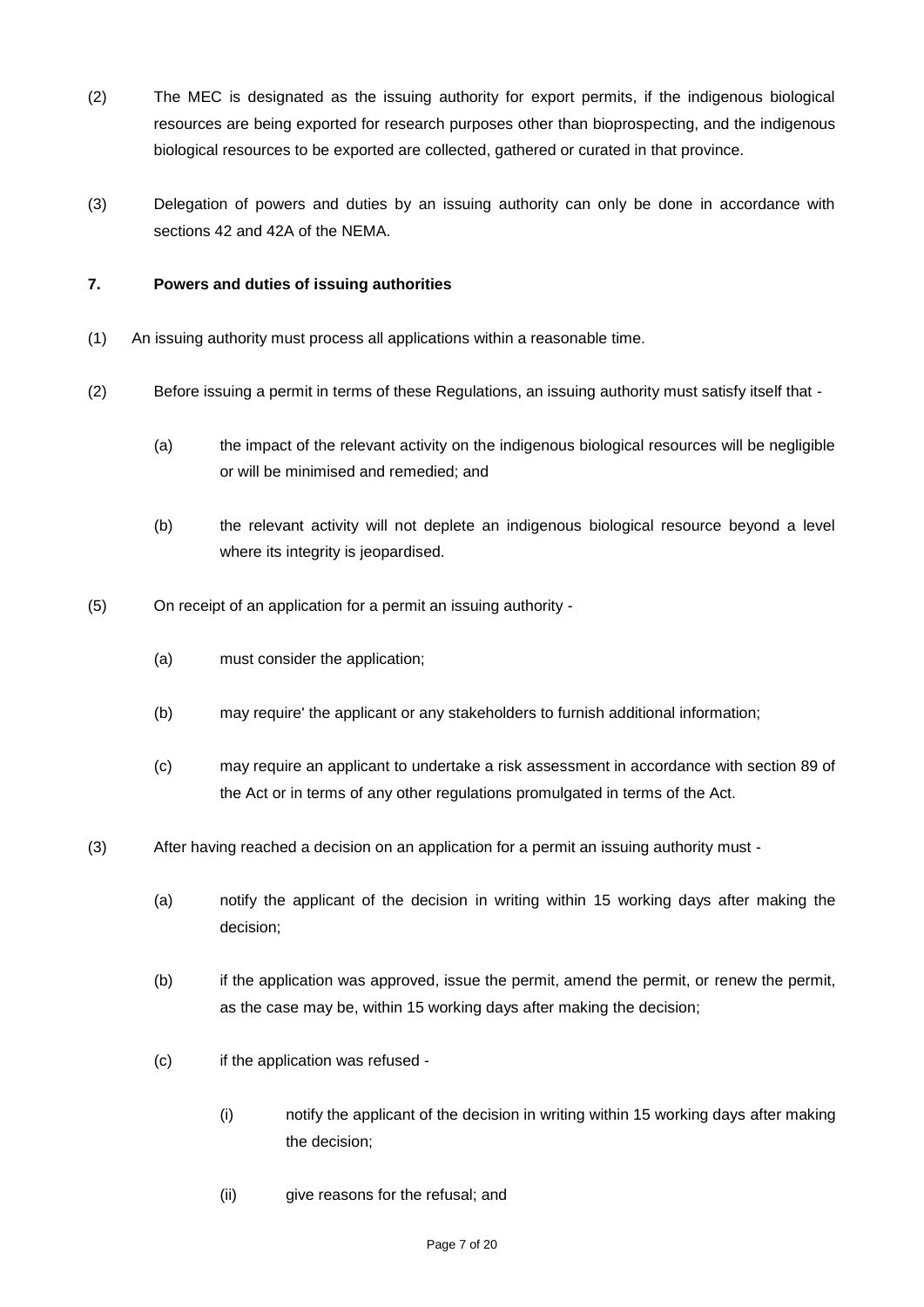- (iii) inform the applicant of the applicant's right to appeal against the decision in terms of section 94 of the Act and Regulation 16.
- (4) An issuing authority must monitor all permit holders to ensure compliance with permit conditions.

## **8. Conditions subject to which issuing authorities may issue permits**

- (1) The Minister may only issue a bioprospecting permit or an integrated export and bioprospecting permit, if the Minister is satisfied that -
	- (a) the relevant stakeholders have been identified in accordance with the principles set out in section 82 of the Act;
	- (b) there has been disclosure of relevant information to all the stakeholders that have been identified;
	- (c) the applicant has obtained the prior consent of any person, including any organ of state or community providing or giving access to the indigenous biological resources to which the application relates, and material transfer agreements and benefit-sharing agreements have been entered into with such stakeholders;
	- (d) the applicant has obtained the prior consent of affected indigenous communities, and benefit-sharing agreements have been entered into with such communities.
- (2) In order to satisfy himself or herself that the requirements of the Act and these Regulations have been met, the Minister may require an applicant for a bioprospecting permit or an integrated export and bioprospecting permit to -
	- (a) show what steps have been taken to identify stakeholders;
	- (b) take further steps to identify stakeholders;
	- (c) provide evidence that relevant information relating to the bioprospecting has been disclosed to the identified stakeholders:
	- (d) provide evidence that the prior consent of identified stakeholders has been obtained.

#### **Part 2: Application for permits**

#### **9. Applicant**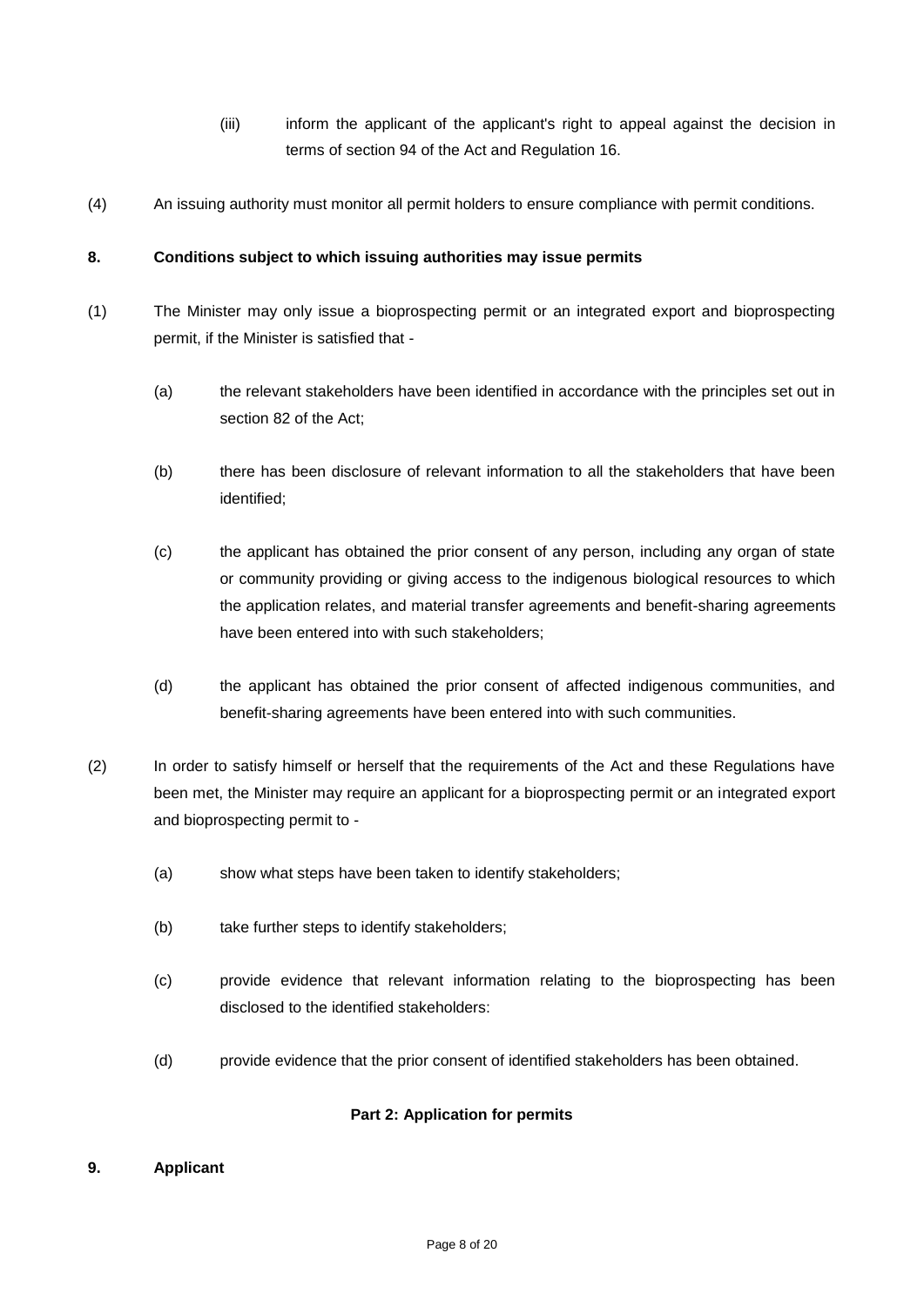- (1) A permit in terms of the Act may only be issued to
	- (a) a juristic person registered in terms of South African law;
	- (b) a natural person, who is a South African citizen or a permanent resident of South Africa;
	- (c) a juristic person that is not registered in terms of South African law or a natural person who is not a South African citizen or a permanent resident of South Africa, if that juristic person or foreign national applies jointly with a juristic or natural person referred to in paragraphs (a) or (b) above.
- (2) An applicant for a permit must
	- (a) disclose if, in respect of the indigenous biological resources to which the application relates -
		- (i) any other application for a permit in terms of the Act or in terms of any other legislation has been submitted to any authority either previously or simultaneously with the current application; and
		- (ii) whether that application was refused or granted or is still pending;
	- (b) if the bioprospecting was preceded by research other than bioprospecting in relation to the indigenous biological resources to which the application relates, disclose the nature of the research and the activities resulting in the application for a bioprospecting permit.

#### **10. Application procedure**

- (1) An application for a bioprospecting permit must be submitted to the Minister and must
	- (a) be in the form of Part 1 of Annexure 2 to these Regulations;
	- (b) contain sufficient information to enable the Minister to make the relevant assessment.
- (2) An application for an integrated export and bioprospecting permit must be submitted to the Minister and must -
	- (a) be in the form of Parts 1 and 2 of Annexure 2 to these Regulations;
	- (b) contain sufficient information to enable the Minister to make the relevant assessment.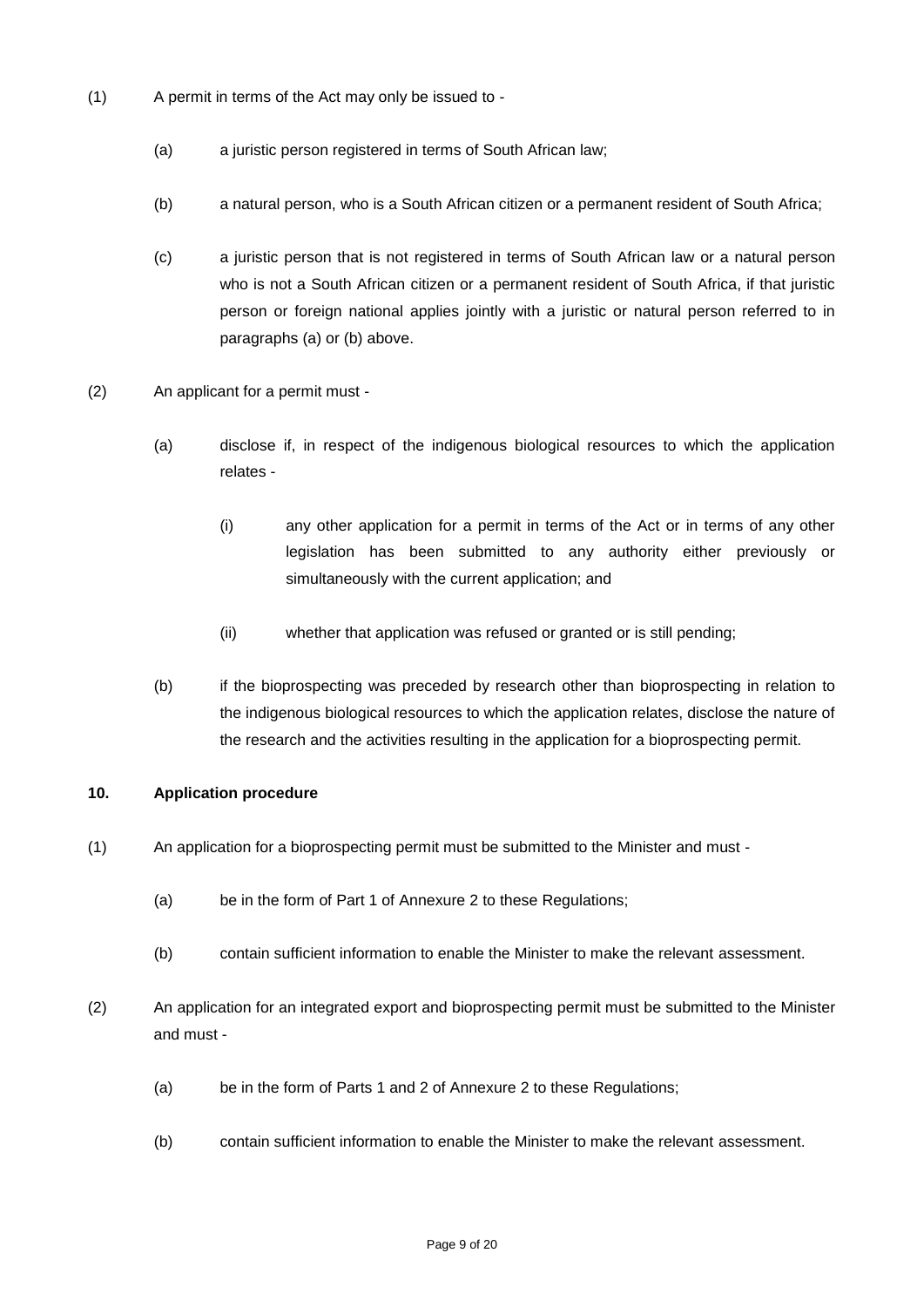- (3) If material transfer agreements or benefit-sharing agreements are required by the Act, an applicant for a bioprospecting permit or an integrated export and bioprospecting permit must attach to the application for such permit -
	- (a) signed material transfer agreements or benefit-sharing agreements if such agreements have been concluded; or
	- (b) if it has not been possible to conclude such agreements, a request for the intervention of the Minister for the purposes of negotiating such agreements, in accordance with section 82(4)(b) of the Act.
- (4) An application for an export permit for research purposes other than bioprospecting must be submitted to the MEC identified in regulation 6(2) and must -
	- (a) be in the form of Annexure 3 to these Regulations;
	- (b) contain sufficient information to enable the MEC to make the relevant assessment.

## **Part 3: Issuing of permits and content of permits**

## **11. Bioprospecting permits**

- (1) A bioprospecting permit may only be issued if
	- (a) the Minister has approved any material transfer agreements or benefit-sharing agreements that are required by the Act and have been submitted to the Minister; and
	- (b) the non-refundable fee specified in Annexure 1 has been paid.
- (2) A bioprospecting permit must
	- (a) be in the form of Annexure 4 to these Regulations;
	- (b) specify the period for which the permit is valid;
	- (c) specify the indigenous biological resources involved;
	- (d) specify the quantity of indigenous biological resources involved;
	- (e) specify the source of the indigenous biological resources;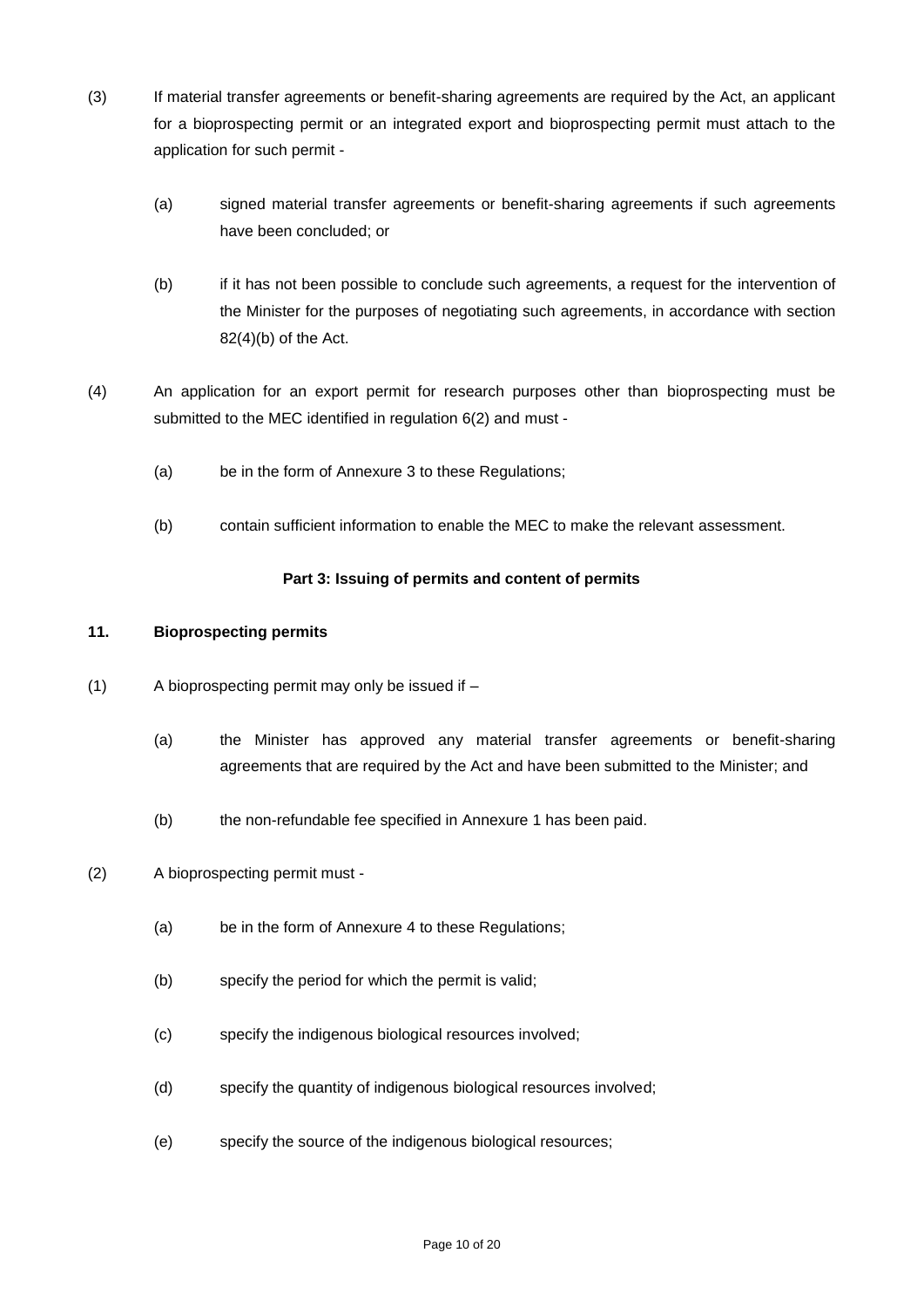- (f) be issued subject to conditions as determined by the Minister, which conditions must include that -
	- (i) all money due to stakeholders in terms of a benefit-sharing agreement must be paid into the Bioprospecting Trust Fund, as required by section 85(1) of the Act;
	- (ii) the permit-holder must, on an annual basis, submit a status report to the Minister in a format determined by the Minister;
	- (iii) the permit-holder will be liable for the costs of mitigating or remedying the impact of the bioprospecting on the environment, in accordance with section 28 of the NEMA; and
	- (iv) the indigenous biological resources to which a permit relates may not be sold, donated or transferred to a third party without the written consent of the Minister.

## **12. Integrated export and bioprospecting permits**

- (1) An integrated export and bioprospecting permit may only be issued if the Minister is satisfied that the export of indigenous biological resources for bioprospecting will be for a purpose that is in the public interest, including -
	- (a) the conservation of biodiversity in South Africa;
	- (b) the economic development of South Africa; or
	- (c) enhancing the scientific knowledge and technical capacity of South African people and institutions.
- (2) An integrated export and bioprospecting permit must
	- (a) be in the form of Annexure 5 to these Regulations;
	- (b) specify the period for which the permit is valid;
	- (c) specify the indigenous biological resources involved;
	- (d) specify the quantity of indigenous biological resources involved;
	- (e) specify the source of the indigenous biological resources;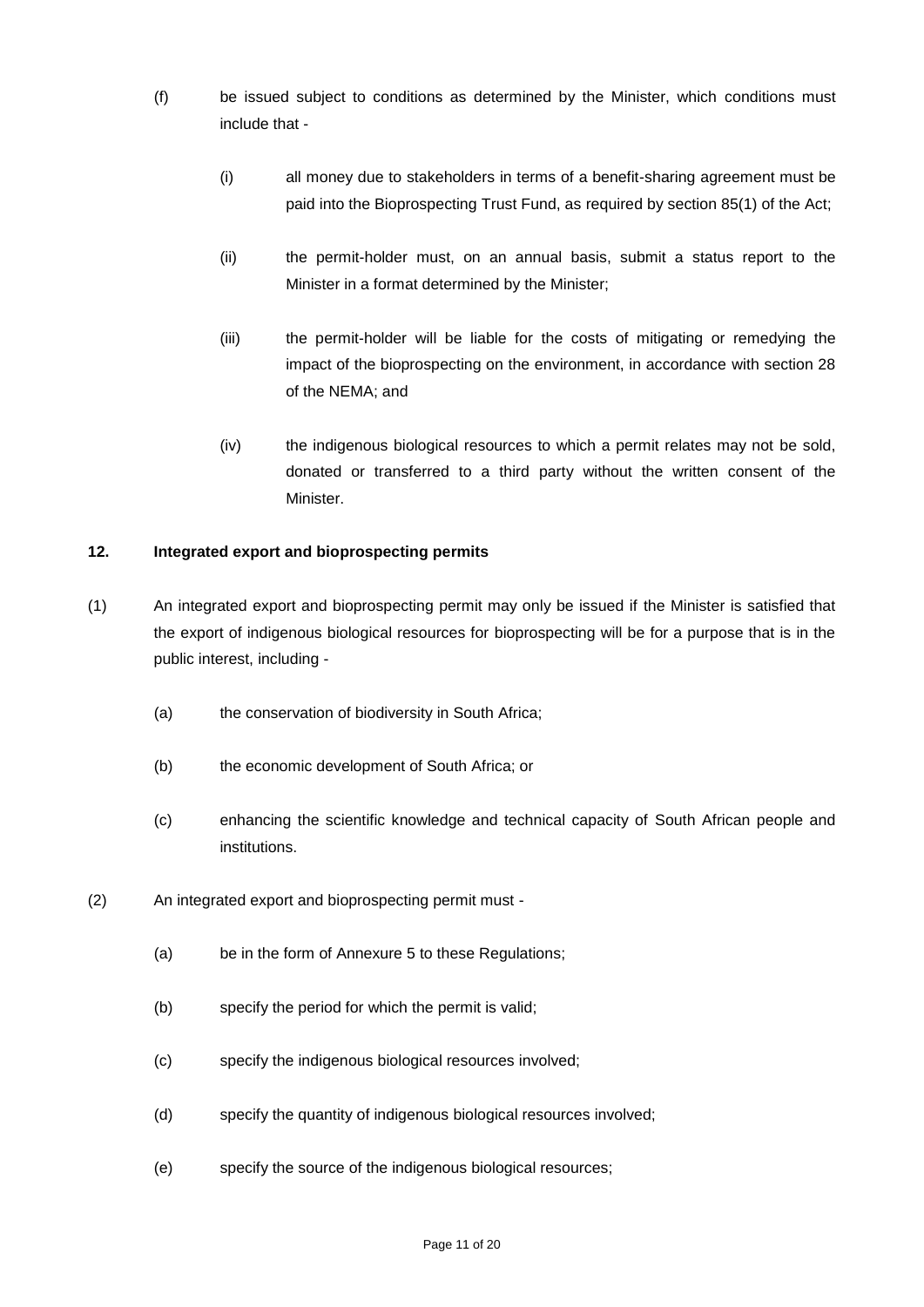- (f) be issued subject to conditions as determined by the Minister, which conditions must include that -
	- (i) all money due to stakeholders in terms of a benefit-sharing agreement must be paid into the Bioprospecting Trust Fund, as required by section 85(1) of the Act;
	- (ii) the permit-holder must, on an annual basis, submit a status report to the Minister in a format determined by the Minister;
	- (iii) the permit-holder will be liable for the costs of mitigating or remedying the impact of the bioprospecting on the environment, in accordance with section 28 of the NEMA; and
	- (iv) the indigenous biological resources to which a permit relates may not be sold, donated or transferred to a third party without the written consent of the Minister.

## **13. Export permit for research other than bioprospecting**

- (1) An export permit for research other than bioprospecting may only be issued if the issuing authority identified in Regulation 6 is satisfied that the export of the relevant indigenous biological resources will be for a purpose that is in the public interest, including -
	- (a) the conservation of biodiversity in South Africa;
	- (b) the economic development of South Africa; or
	- (c) enhancing the scientific knowledge and technical capacity of South African people and institutions.
- (2) An export permit for the export of indigenous biological resources for research purposes other than bioprospecting -
	- (a) must be in the form of Annexure 6 to these Regulations;
	- (b) must indicate the period for which it is valid;
	- (c) must specify the indigenous biological resources involved;
	- (d) must specify the quantity of indigenous biological resources involved;
	- (e) must specify the source of the indigenous biological resources; and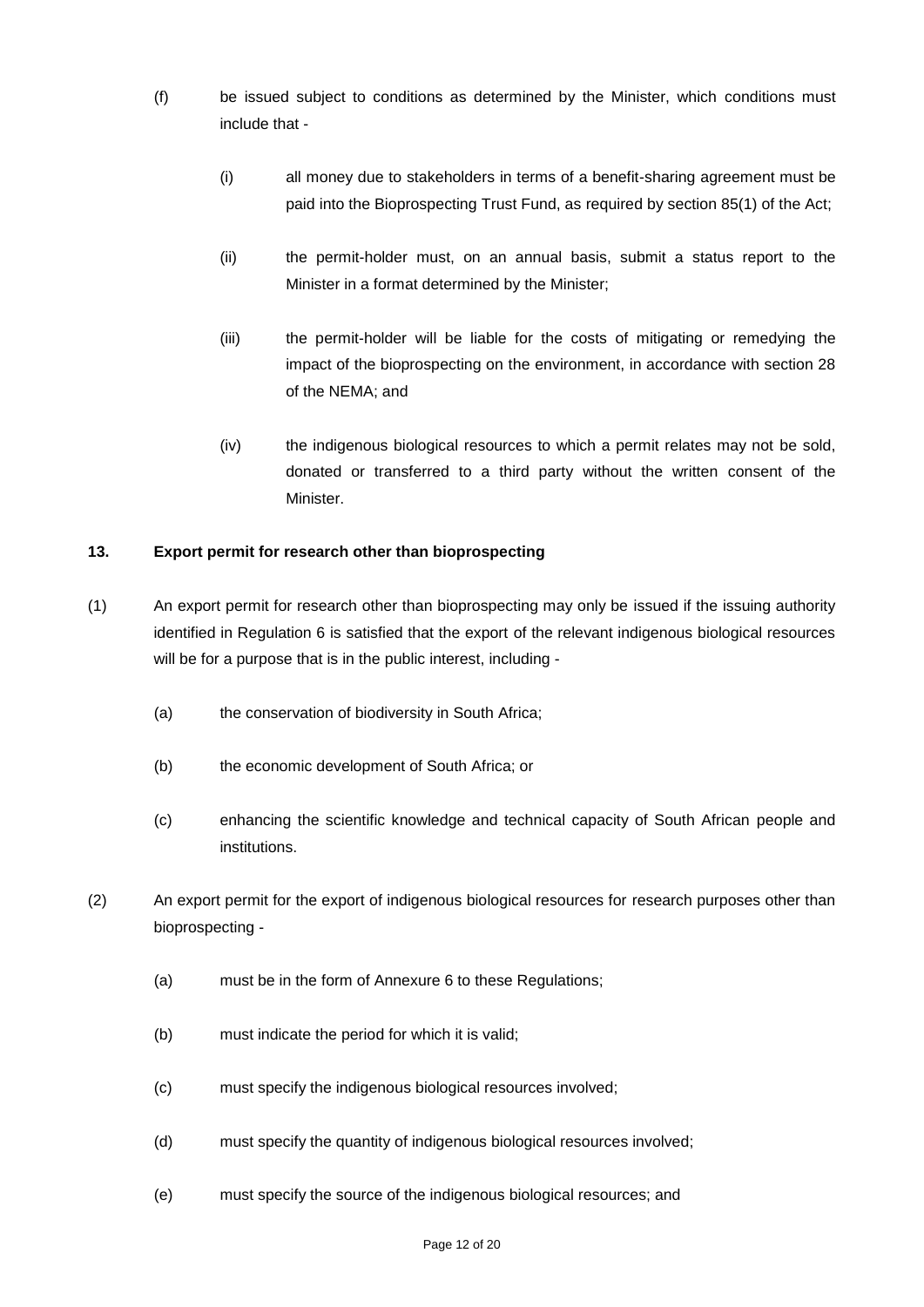- (f) must be issued subject to the following conditions
	- (i) the indigenous biological resources to which the permit relates, may only be used for non-commercial research purposes as specified on the permit;
	- (ii) the indigenous biological resources to which the permit relates may not be used for bioprospecting purposes;
	- (iii) the permit-holder will be liable for the costs of mitigating or remedying the impact of the export on the environment, in accordance with section 28 of the NEMA;
	- (iv) the indigenous biological resources to which the permit relates may not be sold, donated or transferred to a third party without the written consent of the issuing authority, which consent will not be given if the third party intends using the resources for bioprospecting purposes; and
	- (v) the permit-holder must, on an annual basis or on timeframes as determined by the issuing authority, submit a status report to the issuing authority in a format determined by the issuing authority.

## **Part 4: Appeals**

## **14. Decisions that are subject to appeal**

- (1) An applicant may appeal, in terms of section 94 of the Act, any decision to
	- (a) refuse a permit;
	- (b) impose permit conditions that are in addition to mandatory conditions required to be imposed in terms of these Regulations;
	- (c) cancel a permit.

#### **15. Procedure on appeal**

(1) An appeal must be lodged with the Minister within 30 days of the applicant receiving notification of the decision being appealed against.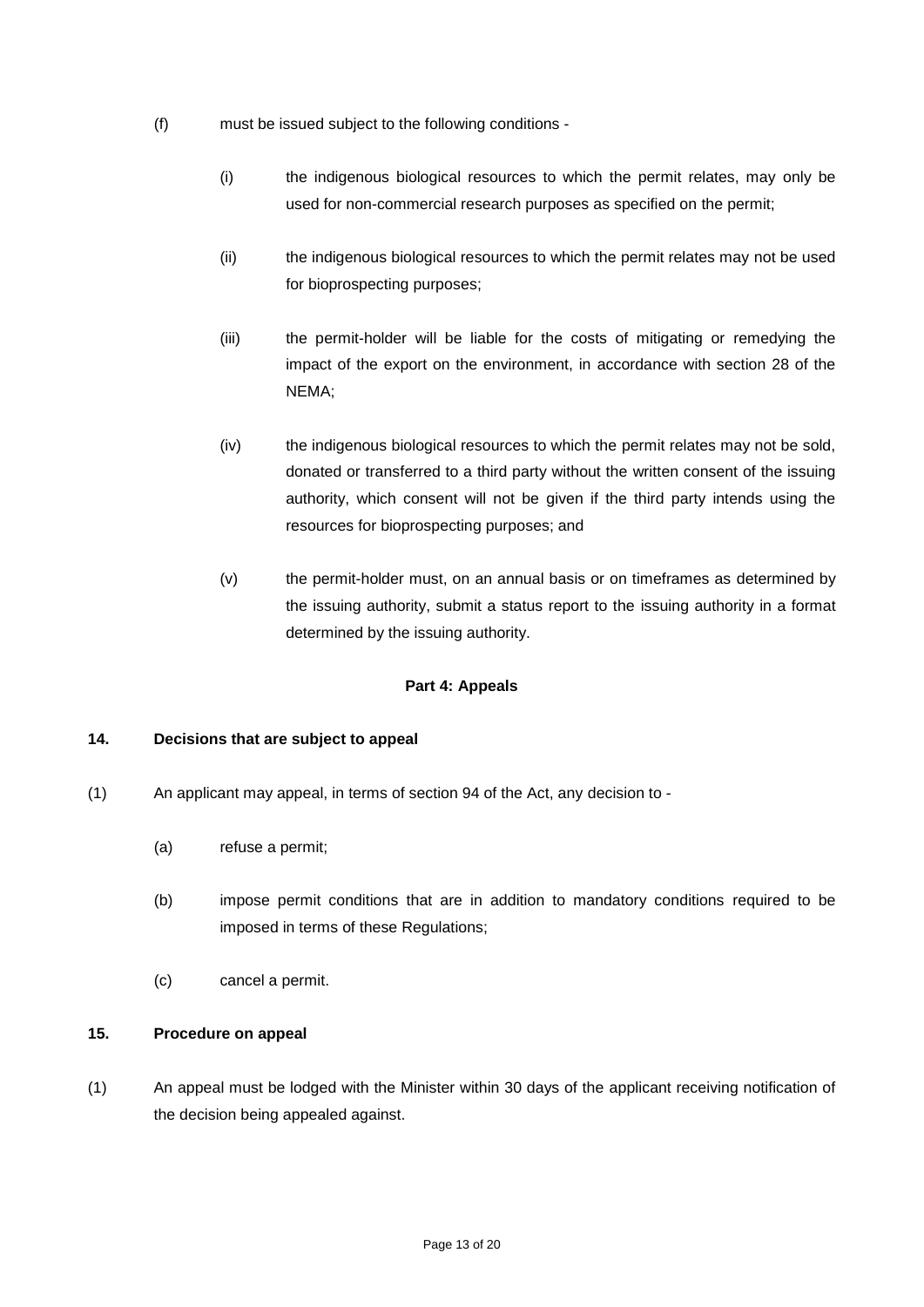- (2) Stakeholders who have an interest in the appeal must be provided with a copy of the appeal and must be notified that they have 15 days from date of notification to lodge submissions in relation to the appeal with the Minister.
- (3) An appeal must
	- (a) set out the grounds on which the decision is being appealed;
	- (b) identify any stakeholders who have an interest in the appeal and provide proof that a copy of the appeal has been served on all stakeholders; and
	- (c) be accompanied by the non-refundable fee set out in Annexure 1.

## **CHAPTER 3**

## **MATERIAL TRANSFER AGREEMENTS, BENEFIT-SHARING AGREEMENTS AND THE ADMINISTRATION OF THE BIOPROSPECTING TRUST FUND**

## **Part 1: Agreements**

#### **16. Material transfer agreements**

- (1) Parties to a material transfer agreement are the applicant and the stakeholder as described in paragraphs 82(1)(a) and (b) of the Act who provides or gives access to the indigenous biological resources to which an application relates.
- (2) The Minister must approve all material transfer agreements or any amendment to such agreements, in accordance with section 84(2) of the Act.
- (3) A material transfer agreement must be in the form of Annexure 7 and must contain the information specified in section 84(l)(b) of the Act.

#### **17. Benefit-sharing agreements**

- (1) Parties to a benefit-sharing agreement are the applicant and the stakeholders referred to in section  $82(1)(a)$  and (b) of the Act.
- (2) A benefit-sharing agreement must be in the form of Annexure 8 and must comply with subsections 83(1) and (2) of the Act;
- (3) Before approving a benefit-sharing agreement or an amendment to such agreement, the Minister
	- (a) must be satisfied that the agreement is fair and equitable to all parties;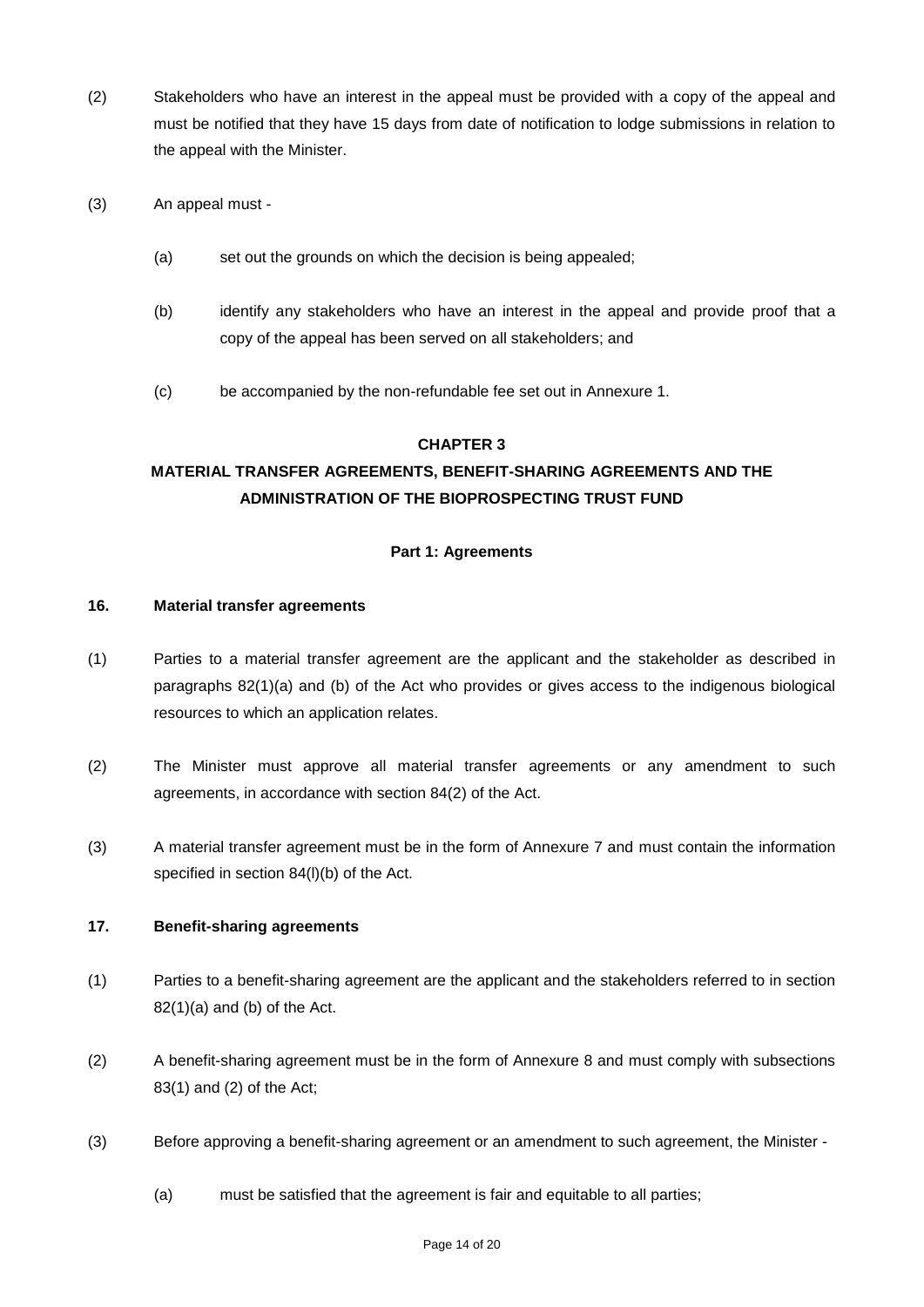- (b) may consult any person competent to provide technical advice on the agreement; and
- (c) may invite public comment on the agreement provided that no confidential information is made public.
- (4) The Minister may refuse to approve a benefit-sharing agreement unless such agreement makes some provision for -
	- (a) enhancing the scientific knowledge and technical capacity of persons, organs of state or indigenous communities to conserve, use and develop indigenous biological resources; or
	- (b) any other activity that promotes the conservation, sustainable use and development of the relevant indigenous biological resources.
- (5) Permit-holders must lodge a copy of all benefit-sharing agreements with the Director-General, within one month of an agreement being concluded or within one month of any amendments to such agreement being concluded.

#### **18. Duties of Permit-holder**

- (1) The holder of a bioprospecting permit or an integrated export and bioprospecting permit must
	- (a) notify the Director-General when money due to stakeholders as specified in the benefitsharing agreement will be transferred or paid into the Bioprospecting Trust Fund;
	- (b) notify stakeholders entitled to a monetary benefit in terms of a benefit-sharing agreement that money was transferred or paid into the Bioprospecting Trust Fund.

## **Part 2: Administration of the Bioprospecting Trust Fund**

#### **19. The administration of the Bioprospecting Trust Fund**

- (1) In terms of section 85(1) of the Act, all money arising from benefit-sharing agreements and due to stakeholders must be paid into the Bioprospecting Trust Fund.
- (2) The Bioprospecting Trust Fund will be managed in accordance with Treasury Regulations issued in terms of the Public Finance Management Act, 1999 (Act No.1 of 1999).
- (3) For the purposes of adhering to Treasury Regulations –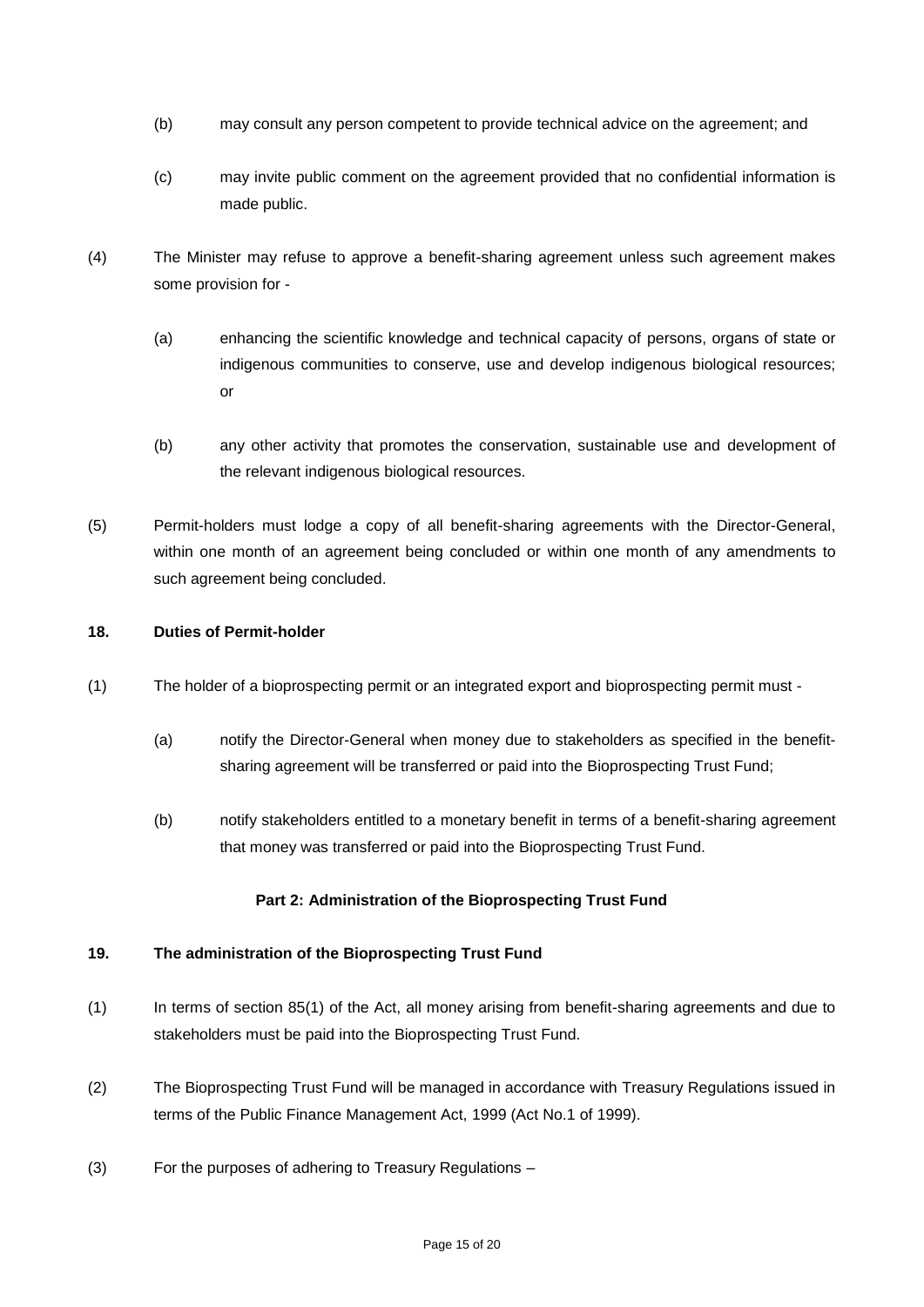- (a) each benefit-sharing agreement must be regarded as the trust instrument that details the specific purpose for which money received by the Bioprospecting Trust Fund may be used;
- (b) the Director-General is responsible for the safekeeping and proper use of all money received by the Bioprospecting Trust Fund, in accordance with the relevant benefitsharing agreement;
- (c) the Director-General may charge a reasonable fee for the administration of money received in terms of a benefit-sharing agreement;
- (4) The Director-General must-
	- (a) notify all issuing authorities of the banking details of the Bioprospecting Trust Fund, which details must be handed to permit-holders on issuance of every permit;
	- (b) advise parties to a benefit-sharing agreement of
		- (i) any money received in respect of that agreement;
		- (ii) the amount due to each stakeholder in terms of the agreement; and
	- (c) distribute all monies received in accordance with the relevant benefit-sharing agreement.
- (5) The Director-General's obligations in terms of sub-regulation (4) may be discharged annually unless a different time period is-
	- (a) stipulated in the relevant benefit-sharing agreement; or
	- (b) agreed between the Director-General and the parties to a benefit-sharing agreement.
- (6) If for whatever reason, there is surplus money in the Bioprospecting Trust Fund that is not due to any party in terms of a benefit-sharing agreement, the Director-General must use the money for one or more of the following purposes-
	- (a) to conserve the indigenous biological resources;
	- (b) to support further research on indigenous biological resources and indigenous knowledge;
	- (c) to build capacity amongst indigenous communities-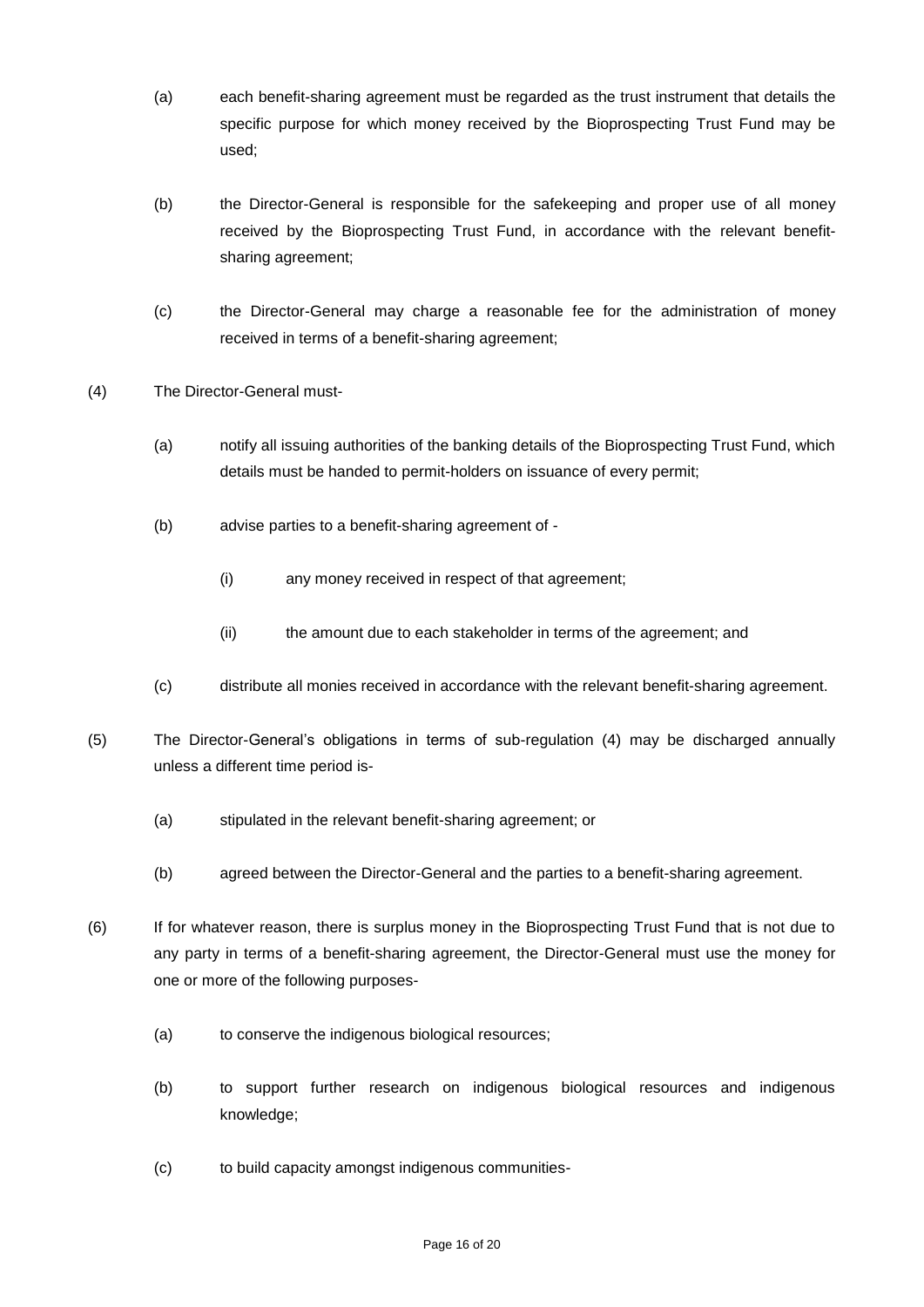- (i) as to their rights in terms of the Act; and
- (ii) to enable them to negotiate benefit-sharing agreements that are fair and equitable;
- (d) to enhance scientific knowledge and technical capacity to conserve, use and develop indigenous biological resources; or
- (e) any other activity that promotes the conservation, sustainable use and development of indigenous biological resources for the benefit of South Africa.
- (7) If it is not possible, for whatever reason, to pay any party money due to them in terms of a benefitsharing agreement, the Director-General must-
	- (a) ascertain if there is another person or body to whom the money should legally be paid;
	- (b) if there is no identifiable person or body to whom the money must be paid, consult any other parties to the relevant agreement as to the distribution of that money and thereafter distribute the money fairly and equitably between remaining stakeholders, if any;
	- (c) if there are no other stakeholders, distribute the money in accordance with sub-regulation (6).

## **CHAPTER 4: GENERAL**

#### **20. Offences**

A person is guilty of an offence if that person-

- (a) without a permit-
	- (i) undertakes bioprospecting involving indigenous biological resources;
	- (ii) exports from the Republic any indigenous biological resources for the purpose of bioprospecting or any other research;
- (b) performs the activity for which the permit was issued otherwise than in accordance with any conditions subject to which a permit was issued;
- (c) permits or allow any other person to do, or to omit to do anything which is an offence in terms of these regulations;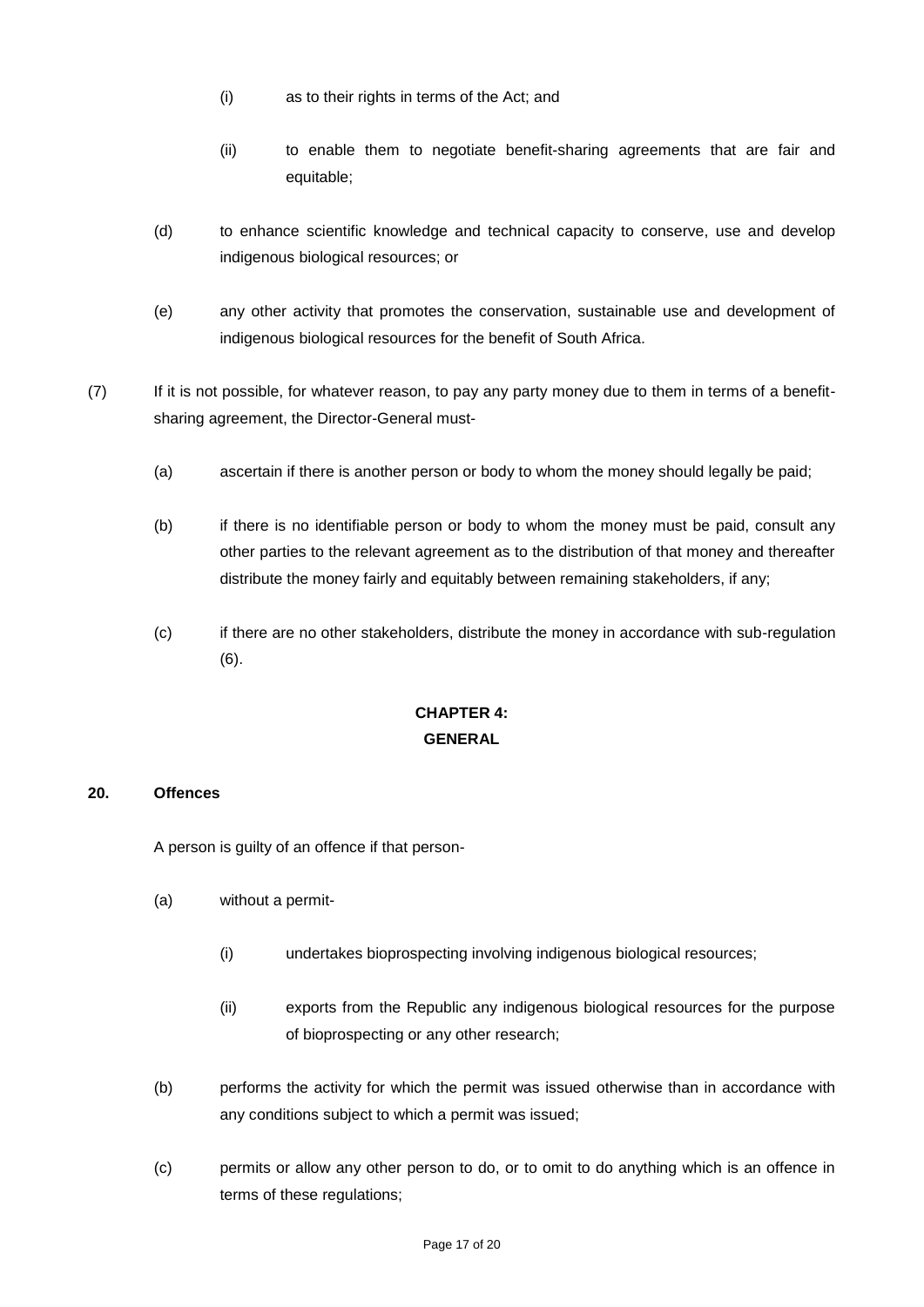#### **21. Penalties**

- (1) A person convicted of an offence in terms of regulation 20 is liable to-
	- (a) imprisonment for a period not exceeding five years;
	- (b) an appropriate fine; or
	- (c) to both a fine and such imprisonment.
- (2) A fine in terms of sub-regulation (1) may not exceed an amount prescribed in terms of the Adjustment of Fines Act, 1991 (Act No. 101 of 1991).

## **22. Transitional provisions**

- (1) Subject to sub-regulations (2) and (3), any person involved at the commencement of these Regulations in a bioprospecting project, may continue with that project pending the issuing of a bioprospecting permit.
- (2) A person involved in a bioprospecting project that has already commenced must, within **six months** of these Regulations coming into effect, submit an application for a bioprospecting permit to the Minister in accordance with Chapter 2 of these Regulations.
- (3) If a bioprospecting project that has already commenced involves stakeholder interests that are required to be protected by section 82 of the Act, the applicant for a bioprospecting permit must -
	- (a) negotiate and enter into appropriate benefit-sharing agreements with identified stakeholders;
	- (b) attach to the application for a bioprospecting permit submitted to the Minister in terms of sub-regulation (2)-
		- (i) signed benefit-sharing agreements entered into with stakeholders; or
		- (ii) a written request for the intervention of the Minister for the purposes of negotiating such agreements, in accordance with section 82(4)(b) of the Act, if it has not been possible to conclude benefit-sharing agreements within the **six months** referred to in sub-regulation (2).
- (4) A bioprospecting project that has already commenced
	- (a) must be terminated if-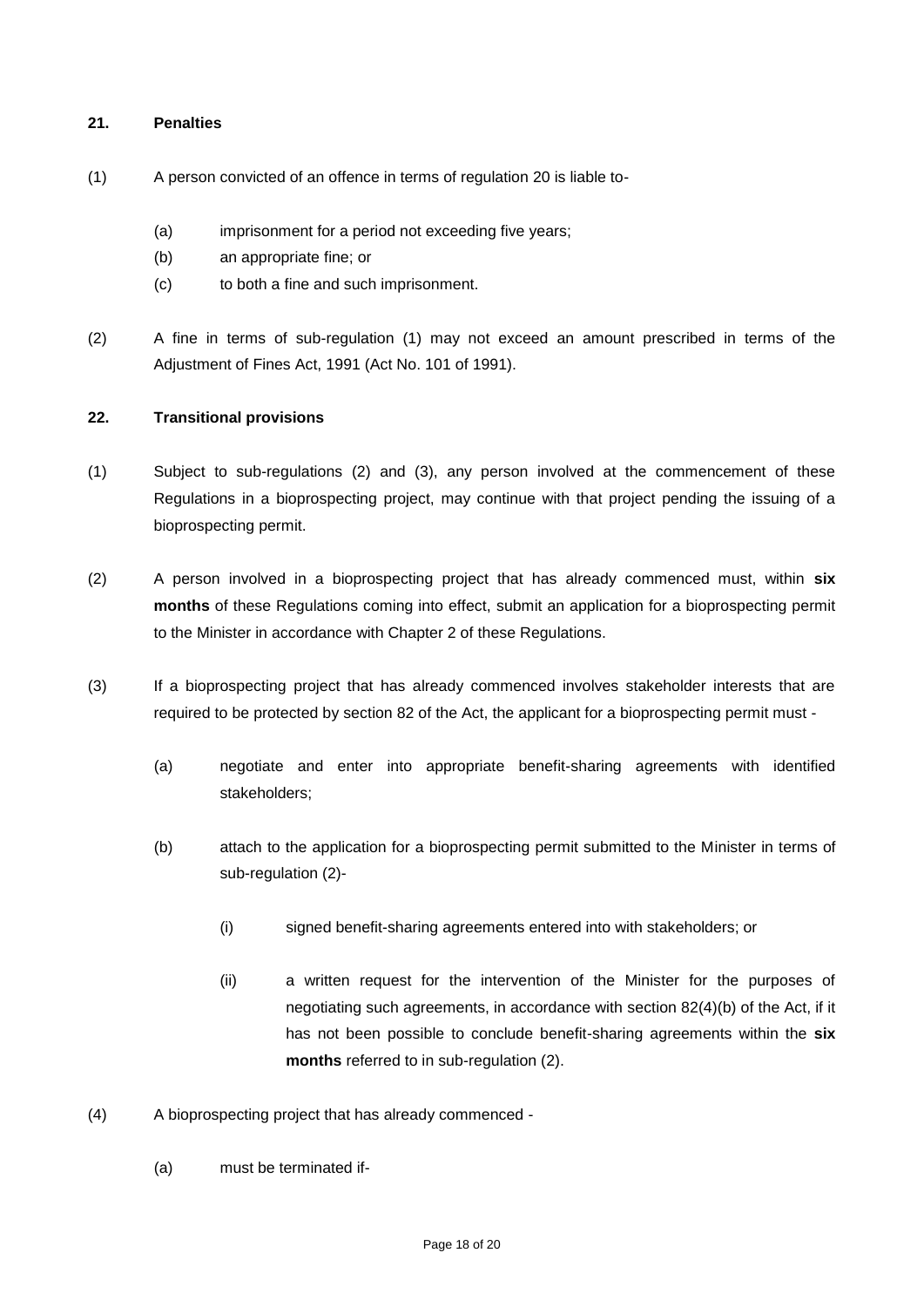- (i) an application for a bioprospecting permit is refused; or
- (ii) a benefit-sharing agreement is not concluded notwithstanding the intervention of the Minister;
- (b) may continue if a bioprospecting permit is issued, subject to any conditions contained in that permit.

## **23. Short Title and commencement**

These Regulations are called Bioprospecting, Access and Benefit-Sharing Regulations, 2008 and will come into operation on a date fixed by the Minister by notice in the Gazette.

## **ANNEXURE 1:**

## **PRESCRIBED NON-REFUNDABLE FEES**

| 1.           | <b>Permit fees</b>                                                             |          |
|--------------|--------------------------------------------------------------------------------|----------|
| 1.1.         | Bioprospecting permit (Regulation 11)                                          | R 5 000  |
| 1.2.         | Integrated export and bioprospecting permit (Regulation 12)                    | R 5 200  |
| 1.3.         | Export permit for the purpose of conducting research other than bioprospecting |          |
|              | (Regulation 13)                                                                | R<br>100 |
| $\mathbf{2}$ | Appeal in terms of Regulation 15                                               |          |
|              | Appeal fee                                                                     | R<br>50  |

#### **ANNEXURE 2:**

## **[PART 1: APPLICATION FOR A BIOPROSPECTING PERMIT](http://www.lawsofsouthafrica.up.ac.za/tabledocs/10of2004/GNR138/Annex%202_Part%201.pdf) [PART 2: APPLICATION FOR AN EXPORT PERMIT FOR THE PURPOSES OF BIOPROSPECTING](http://www.lawsofsouthafrica.up.ac.za/tabledocs/10of2004/GNR138/Annex%202_Part%202.pdf)**

## **[ANNEXURE 3:](http://www.lawsofsouthafrica.up.ac.za/tabledocs/10of2004/GNR138/Annex%203.pdf)**

## **APPLICATION FOR AN EXPORT PERMIT FOR THE PURPOSES OF CONDUCTING RESEARCH OTHER THAN BIOPROSPECTING**

## **[ANNEXURE 4:](http://www.lawsofsouthafrica.up.ac.za/tabledocs/10of2004/GNR138/Annex%204.pdf)**

## **BIOPROSPECTING PERMIT**

## **[ANNEXURE 5:](http://www.lawsofsouthafrica.up.ac.za/tabledocs/10of2004/GNR138/Annex%205.pdf)**

## **INTEGRATED EXPORT AND BIOPROSPECTING PERMIT**

## **[ANNEXURE 6:](http://www.lawsofsouthafrica.up.ac.za/tabledocs/10of2004/GNR138/Annex%206.pdf)**

**EXPORT PERMIT FOR THE PURPOSE OF CONDUCTING RESEARCH OTHER THAN BIOPROSPECTING**